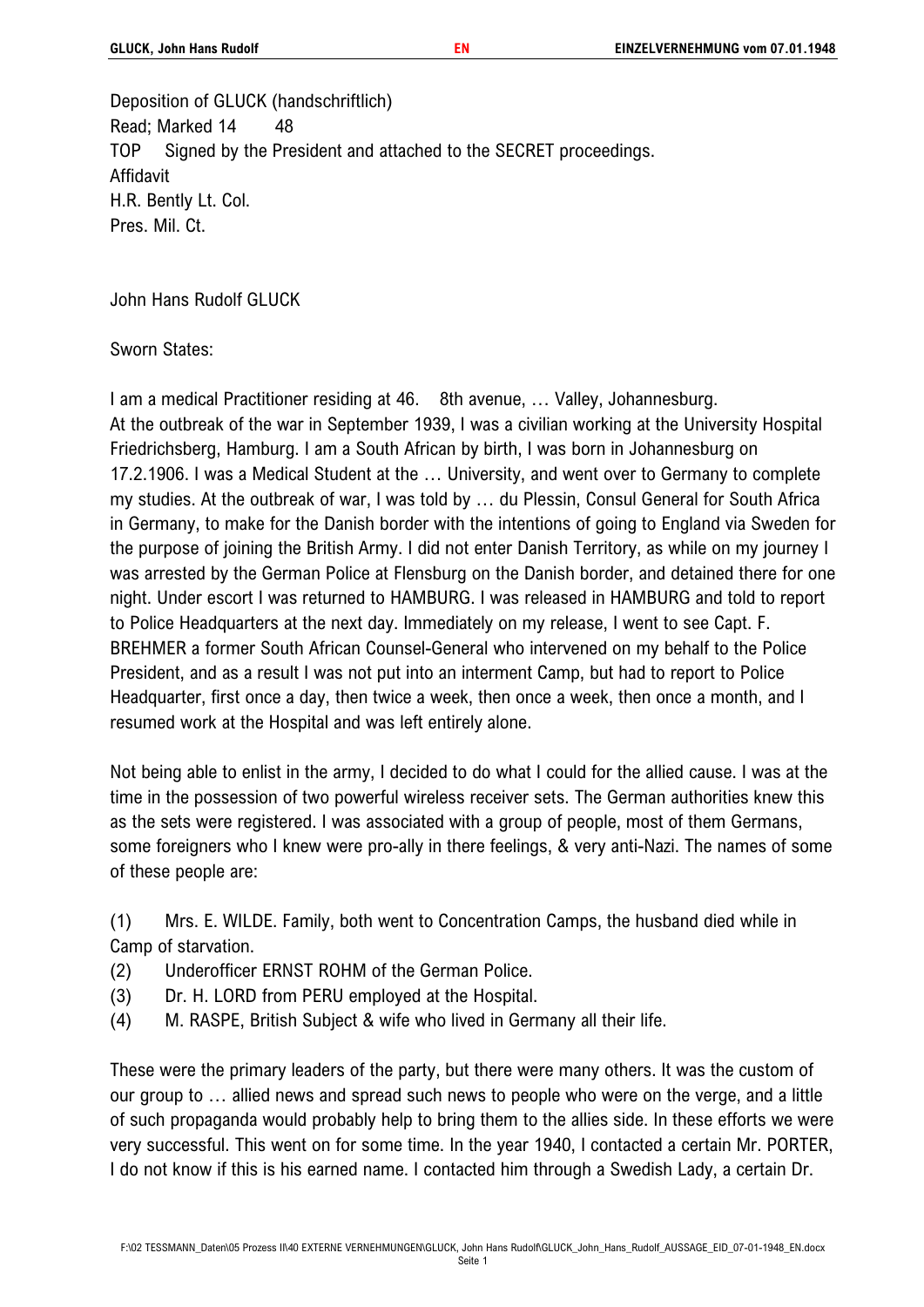LILY STROMBERG in HAMBURG, and through her, I sent out certain information at various times to Mr. PORTER who was residing at MALMÖ, in Sweden.

This Lady was then stopped from returning to GERMANY and the contact was broken. The last time she was there was either the end of 1941, or the beginning of 1942.

I carried on and tried to look for a new contact, which I thought I had found in the two Norwegian Priests in HAMBURG, their names were:

Pastor A. BERGE

… SVENSON

who eventually proved to be of great assistance. …, I contacted a woman who was recommended to me as a Swedish subject and a person, who could get me out of Germany. She was described to me as a British agent, her name was Mrs. GLASS-TOFOHR. I contacted her several times during about 3 or 4 weeks, and during the course of such contacts I gained the conviction that she was reliable as she mentioned several names of people whom I knew to be very reliable. She said she was an agent not for mercenary purposes, but for idealism. She promised to get me a passage on a Swedish boat from LÜBECK. Immediately after this HAMBURG was destroyed during the bombing raid which commenced on July 24th, 1943.

Immediately after the raid was over the Norwegian Priests came to see me & told me that I could be smuggled through to Sweden, together with my fiancée, now my wife, with a group of about 40 or 50 Swedes who were residing in HAMBURG and had been bombed out completely. The two of us joined the party at LÜBECK, the leader of the party knew of our identity, he was a Swedish Priest. We spent the night in the Swedish Church at LÜBECK, & were supposed to leave by boat the next morning. Just before boarding the ship the leader of the party had informed me, that 30 Gestapo people had arrived, and that I would endanger the whole party, so myself & fiancée returned to Hamburg. The Norwegian Priest promised to arrange another passage the next week. While in HAMBURG awaiting a passage, I was arrested in my room at the hospital by the Gestapo officer REINHARD (who when the allied Forces came in he committed suicide immediately). My room was thoroughly searched and contained documents & two automatic pistols were found. The radio in the room was also confiscated. I was taken to the Prison at FUHLSBÜTTEL & placed in solitary confinement. At the time of my arrest, I did not know who had given me away, but later I learned it was the Swedish woman, Gestapo agent GLASS-TOFOHR. I was kept in solitary confinement for 4 days before I was interrogated for the first time by REINHARD in the presence of TESSMANN who was the Commandant of the Prison. Prior of the first interrogation I was given a beating up by REINHARD. He assaulted me with his fists, & told me that was only a sample of what was coming. I received about 8 to 19´0 blows on the face. In the course of the next few months I was interrogated many times & received several beatings ups, in each cases only fists were used, when REINHARD assaulted me, but there were occasions when TESSMANN, the Commandant, entered in my cell for no reason and assaulted my. He would enter in my cell & use the most frightening language on me. He would then in a sneering manner say to me " You are waiting for the allies to come" You will sing long before this war is over, in case the allies should ever enter, every one of you will be shot. He would then, with three large pass keys hanged together, hit me under the jaw with them, holding the keys firmly in his hands, sometimes he draw blood. Blows with such keys held in his hand, acted like blows received from a knuckle-duster. Such assaults sometimes took place at night time when I was in bed. In the beginning of 1944 I had by that time been in solitary confinement for about 8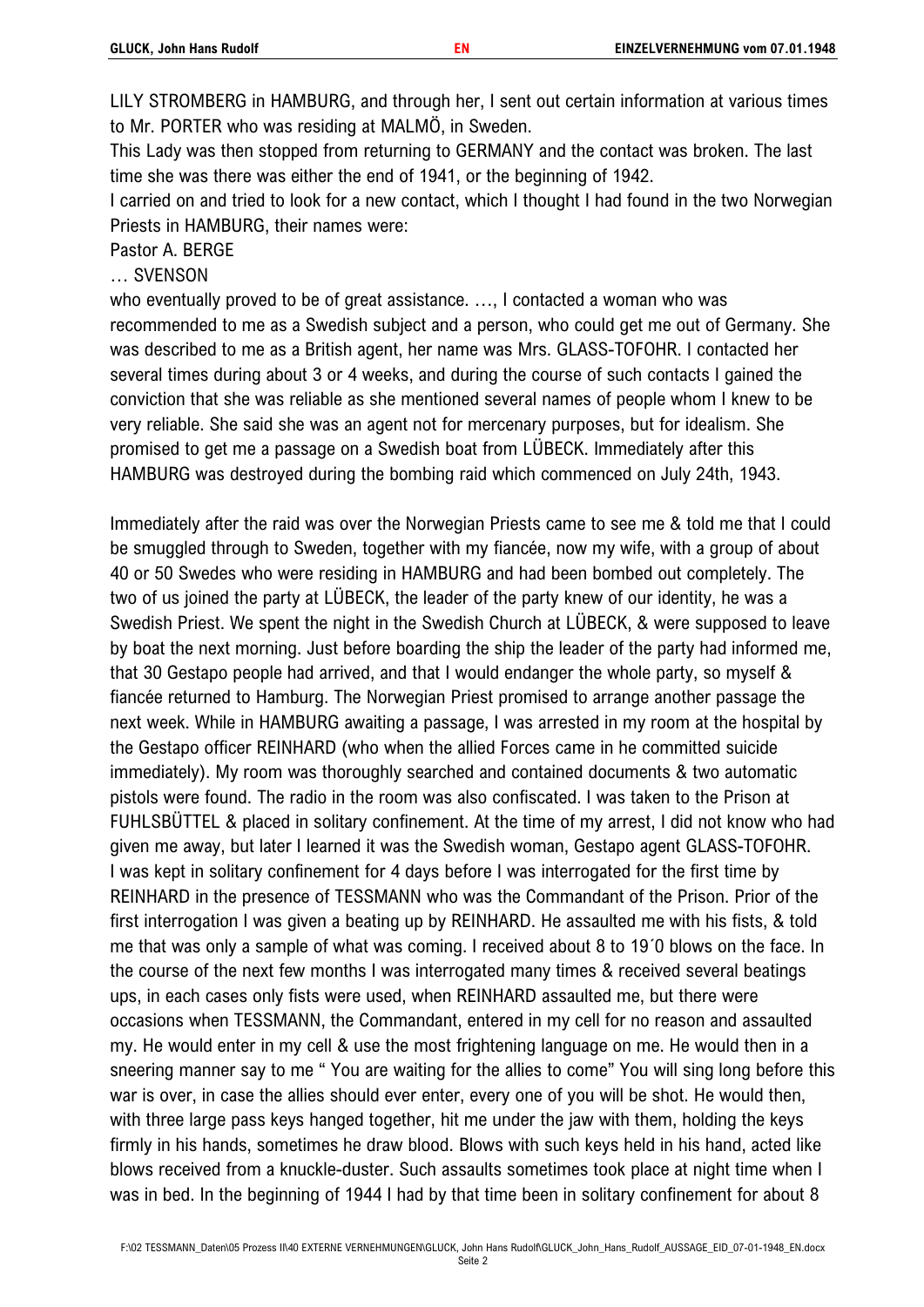months. TESSMANN then put in the cell a Frenchman by the name of MAURICE ETTINGHAUSEN alias SAXE, who was alleged to be working for the French delegation for the French civilian workers. He was an eminent author & spoke English without accent. By telling me his … … and giving me details of the illegal work he had done in Germany, he gradually drain from me details of my activities and the names of my helpers. One day he was taken out of the cell to interview TESSMANN. He came back rather excided, and told me that his boss had received permission for him to leave the prison & return to his office under escort and word of honours to complete some work which only he could do. Twice a week he was called for, on each occasion he volunteered to take out letters to various people in which I had asked for a rope and a file, which he promised to bring the next time he went out. Both rope & file were delivered to me in due course. As I had written five letters I do not know who sent them. I since learned that the rope and file was sent by TESSMANN. In the course of the next few nights I started filing on one of the bars. Three nights before I intended to be ready to go, one of the bars had been filed through at one end, the lights was suddenly turned on at about 9 … . TESSMANN and REINHARD rushed into the cell, discovered the filed bars, & ETTINGHAISEN was removed by an SS man. The cell was searched and another letter found in which I confirmed reception of the instruments & advised my friends of my intended agenda. I was then beaten up by both TESSMANN and REINHARD with their fists and boots in such a manner that I became unconscious. When I came to I was picked up from the floor and beaten once more by TESSMANN with fists and boots again so that I involuntary passed water & motion. By the blows of TESSMANN the second … tooth was ..., & my sight ... membrane ... . I bleed profoundly from a wound over the left eye. As a medical man I would describe the treatment as brutal, I still carry scars as the result of such treatment (verified).

I was then taken from my cell on the third floor and placed outside TESSMANN`s office on the ground floor with my face to the wall. I wore nothing but a shirt and it was the middle of winter, 3.3.44, the snow was on the ground. I was left standing in this position for 2 hours while TESSMANN & REINHARD, STANGE, &REINHARD`s Secretary Mrs. SCHMIDT (… committed suicide) engaged in a drinking bout. Whenever STANGE came out of the office on his way to the lavatory, he bumped my head against the wall from behind. At about 11.30 pm I was taken to the … … in a cell which was the only one of its kind in the prison. It was a dungeon. The next day I was given a … blanket, a pair of trousers, a jacket and a pair of shoes, my hands were handcuffed behind my back & two heavy rings connected by a chain were placed on my ankles. As I was unable to bring my hands to the front of my body I had a disembogue my urine in my clothes. After that my hands were shackled inn front of my body. The only window which was on a level with the ground was then cemented up on TESSMANN's order, having an … of about 6" x 6" inches and an iron grid placed into that. There was no bed or mattress, only a sort of wooden bench. The WC consisted of a bucket in a wooden casing, TESSMANN frequently visited me in this cell & told me that this was my last stage. I would never leave this cell alive. I was frequent visited by REINHARD and his Secretary Mrs. SCHMIDT and occasionally beaten by fists. I was once punched by TESSMANN, - again using the pass-keys – that I fell to the floor. I was put on a diet of 350 gr. of breed per day & coffee substitute. Every fourth day, I received a warm meal. The cell was kept in complete darkness except when food was dished out, or my bucket at I was most of the time in solitary confinement, & did not came in contact with them at all. I only know of one case of a young Hollander (name not known) in the cell next to mine who died unattended